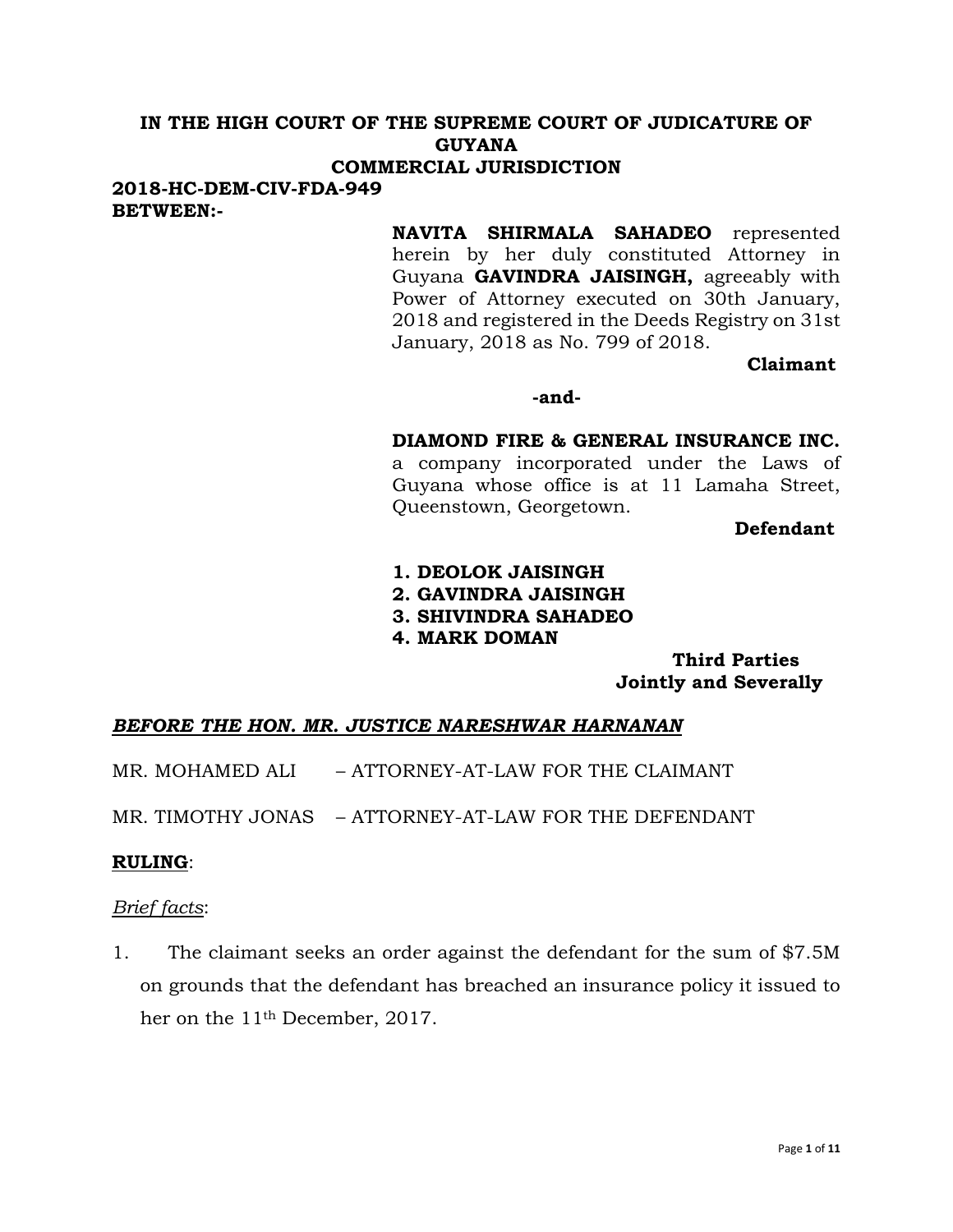- 2. The claimant contends that the vehicle insured was involved in an accident and the defendant company has denied the claimant's claim without any valid reasons.
- 3. The defendant has denied the claimant's insurance claim, thereby avoiding thecontends that when the claimant negotiated and contracted with them, she falsely and fraudulently represented that the car was in a good state of repair, it was never modified or involved in any accident and that she paid the sum of \$7.5M as the value of the vehicle.
- 4. The defendant also contends that the claimant failed to disclose her close familial and personal relationships with the principal of Zoom Auto Sales which was the importer of the vehicle, being her brother in law, and her husband's connection with Zoom Auto Sales, whom they believed is a coowner/proprietor.
- 5. The defendant also contends that the vehicle was imported as used and damaged with a declared value of \$1,000.00USD and remained unsold for 2 years until it was registered in the claimant's name for \$7.5M, crashed and written off a mere 3 weeks of acquiring the insurance contract.

# *The Issue:*

- 6. The main question for this Court therefore is whether the defendant is entitled to avoid the policy of insurance. The Law:
- 7. *Clive Turner*<sup>1</sup> in the text, *Australian Commercial Law*, defines an insurance contract as:

A contract by which one party, called the insurer, in consideration of a sum of money called the premium undertakes to pay to another person called the insured, a sum of money, or its equivalent, on the happening of a specified event. The person undertaking the risk is

<sup>&</sup>lt;sup>1</sup> 25th edition [2005] at page 580 of the text.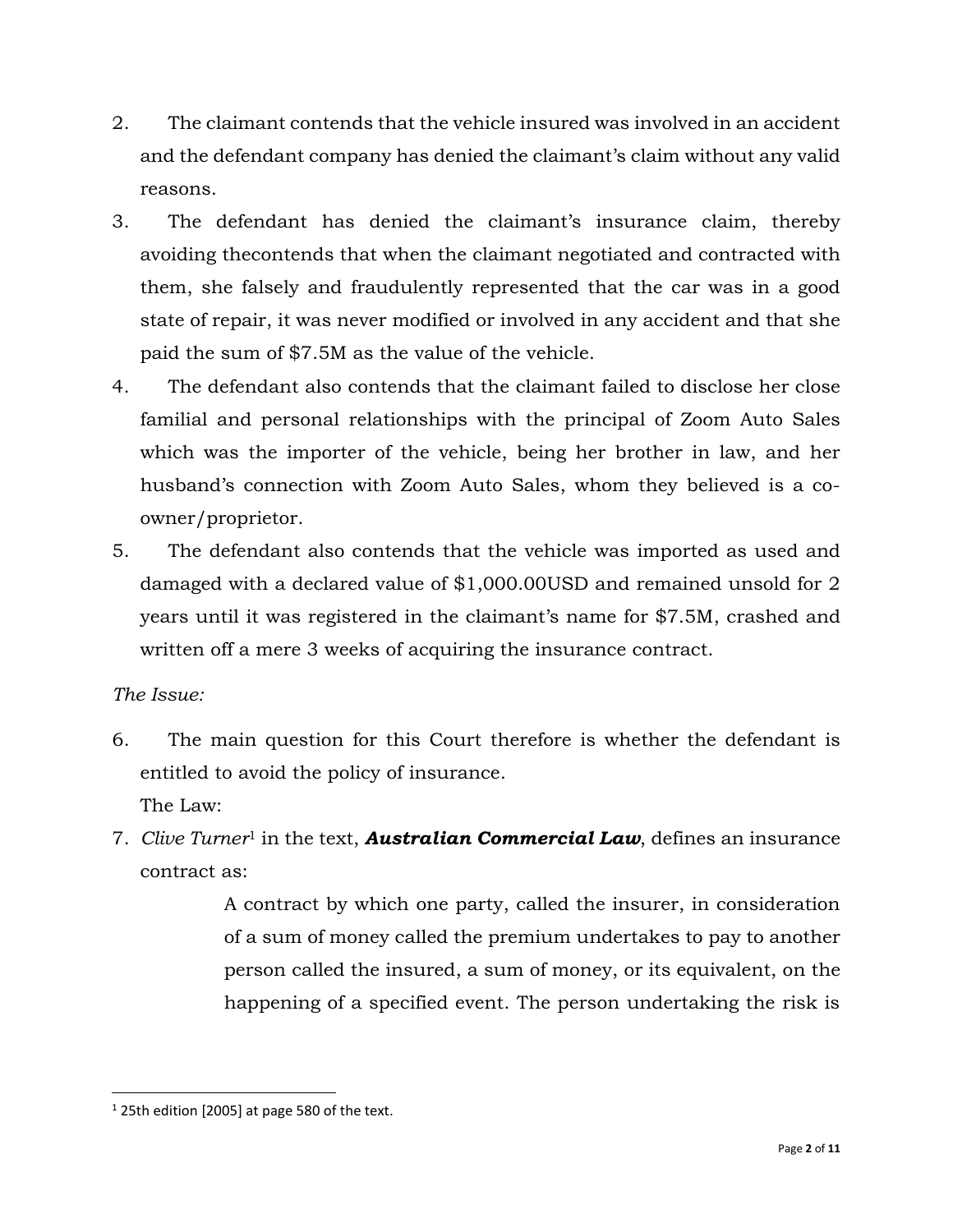called the insurer and the party who is indemnified is called the insured.

- 8. Therefore, an insurance contract must fulfil the elements of a general contract, and specifically, the elements of a special contract relating to insurance.
- 9. There is no dispute in the evidence before the Court about the existence of a valid contract of insurance. The defendant however, takes issue with the obligation of the claimant, at law, to act in utmost good faith, in disclosing all material information to the defendant, before the insurance policy was concluded.

# *Utmost good faith*:

- 10. The duty to act with utmost good faith is one of the principal features of an insurance contract, as they are based on mutual trust and confidence. This principle essentially means that there is an obligation to reveal all information which may possibly influence a party's decision to enter into an insurance contract.
- 11. The legal basis of this disclosure was considered by *Lord Atkin* in **Bell vs. Lever Bros. Ltd.<sup>2</sup>** where he said:

Ordinarily the failure to disclose a material fact which might influence the mind of a prudent contractor does not give the right to avoid the contract. The principle of *caveat* emptor applies outside contracts of sale. There are certain contracts expressed by the law to be contracts of the utmost good faith, where material facts must be disclosed; if not, the contract is *voidable*. Apart from special fiduciary relationships, contracts for partnership and contracts of insurance are the leading instances. In such cases the duty does not arise out of the contract; the duty of a person proposing the insurance arises before a contract is made, so of an intending partner.

 $2$  [1932] A.C. 161, at page 227 of the report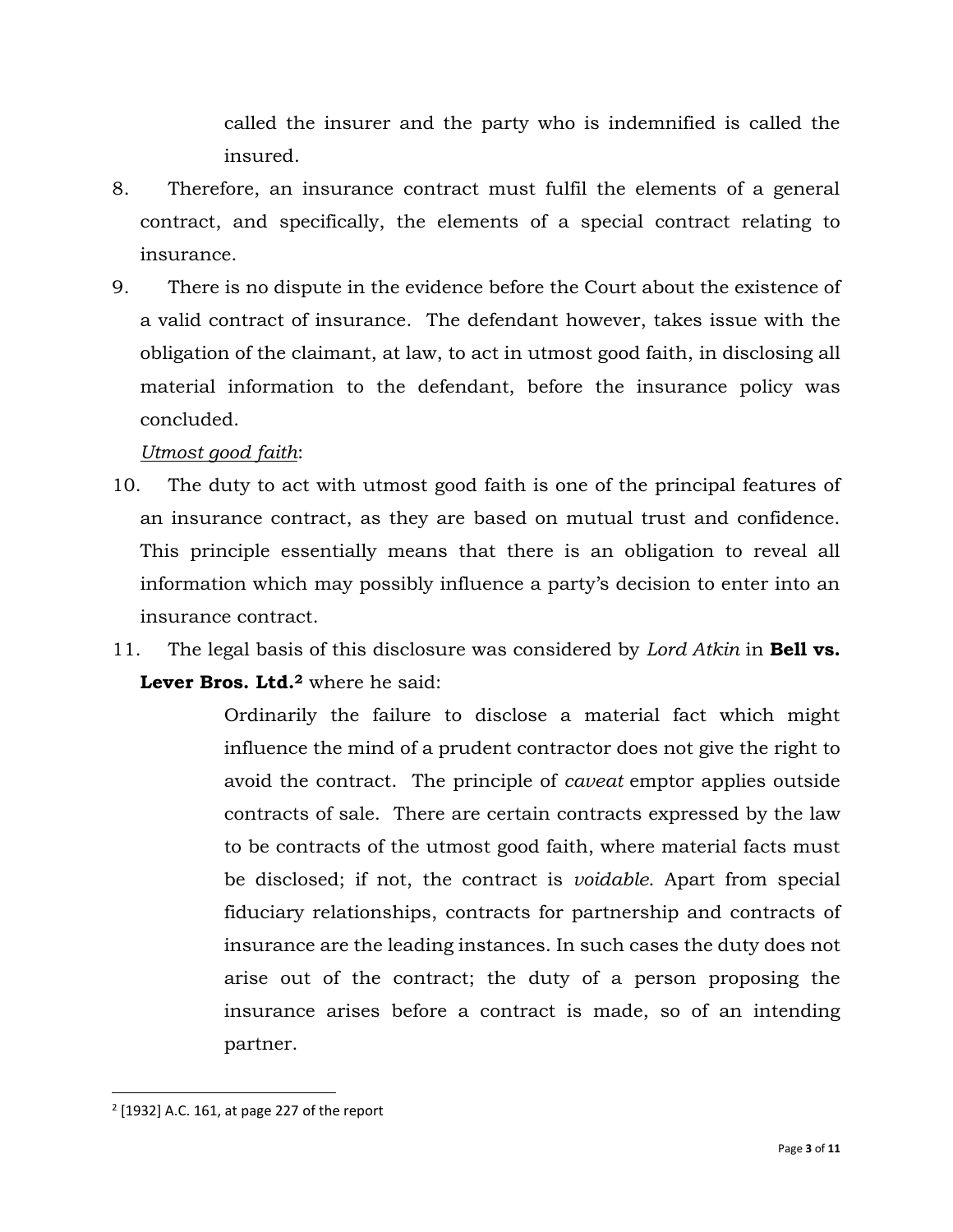12. Whilst the law relating to insurance contracts has evolved since *Lord Mansfield's* pronouncement in the early case of *Carter v. Boehm*<sup>3</sup> on the reasons behind the duty to act in utmost good faith, it still rings true to date. Explaining the reason for this stringent rule, he said:

> Insurance is a contract upon speculation. The special facts upon which the contingent chance is to be computed lie most commonly in the knowledge of the insured only; the underwriter trusts to his representation, and proceeds upon confidence that he does not keep back any circumstance in his knowledge, to mislead the underwriter into a belief that the circumstance does not exist, and to induce him to estimate the risk as if it did not exist. *The keeping back of such a circumstance is a fraud, and therefore the policy is void*. *Although the suppression should happen through mistake, without any fraudulent intention, yet still the underwriter is deceived and the policy is void; because the risk run is really different from the risk understood* and intended to be run at the time of the agreement...Good faith forbids either party, by concealing what he privately knows, to draw the other into a bargain into his ignorance of that fact and his believing the contrary. (emphasis supplied)

13. *Romer LJ,* in *Seaton* **v** *Heath<sup>4</sup>* described a contract of *uberrimae fidei (utmost good faith)* as:

> There are some contracts in which our courts of law and equity require what is called '*uberrimae fidei*' to be shown by the person obtaining them ... Of these, ordinary contracts of marine, fire and life insurance are examples, and in each of them the person desiring to be insured must, in setting forth the risk to be insured against, *not conceal any material fact affecting the risk known to him*.

<sup>3</sup> (1558 - 1774) All ER Rep 183

<sup>4</sup> [1899] 1 QB 782 at page 792 of the report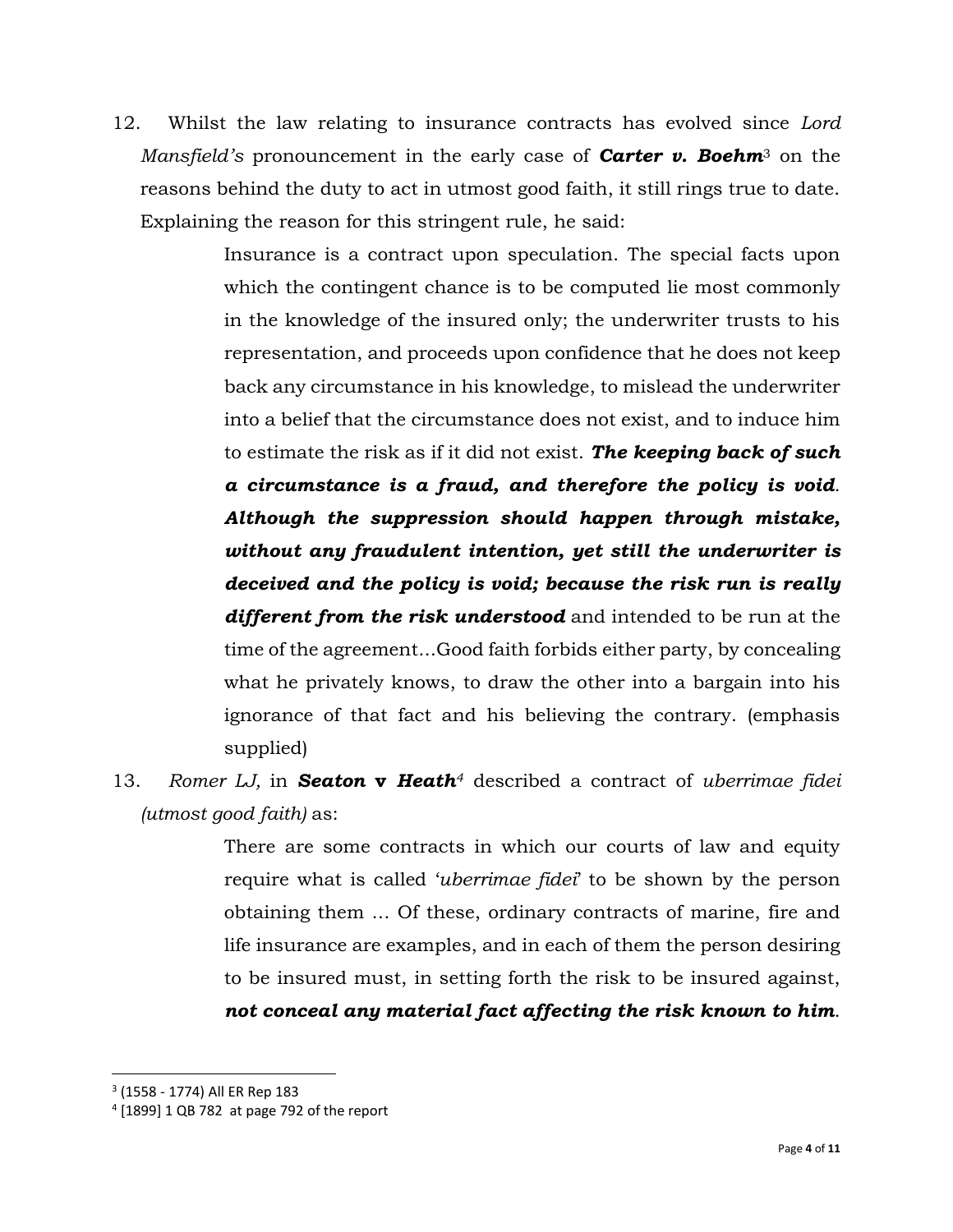On the other hand, ordinary contracts of guarantee are not amongst those requiring '*uberrimae fidei*'… …Whether the contract be one requiring *'uberrimae fidei*' or not must depend on its substantial character and how it came to be effected. (emphasis supplied)

14. *Professor Kenneth Sutton,* in *Insurance Law in Australia*, commenting on the utmost good faith principle, said that<sup>5</sup>:

> …it encompasses notions of fairness, reasonableness and community standards of decency and fair dealings.

15. The authors, *Desmond Derrington* and *Ronald Ashton*, of *The Law of Liability Insurance*, said that:<sup>6</sup>

> …good faith has proved difficult to define, but it has generally come to mean *fair dealing* in which one party puts the interests of the other at least at the same level of protection as his or her own…(emphasis supplied)

16. It is noted also that the principle of utmost good faith extends and applies to both parties of the insurance contract. *Lord Jauncey*, in *Banque Financiere v Skandia (U.K.) Insurance Co. Ltd<sup>7</sup> concluded that the duty* applies equally to both an insured and his insurer. He stated:

> The duty of disclosure arises because the facts relevant to the estimation of the risk are most likely to be within the knowledge of the insured and the insurer therefore has to rely upon him to disclose matters material to that risk. The duty extends to the insurer as well as to the insured: *Carter* **v** *Boehm*. *The duty is, however, limited to facts which are material to the risk insured, that is to say facts which would influence a prudent insurer in deciding whether to accept the risk and, if so, upon what terms and a prudent insured in entering into the contract on the terms proposed by the insurer*. Thus, any facts which would increase the risk should be

<sup>5</sup> LBC Information Services 1999, at pages 157-158

<sup>6</sup> 2nd Edition, LexisNexis Australia 2005 at page 236

 $7$  [1990] 2 Lloyd's Rep. 377 at page 389 of the report.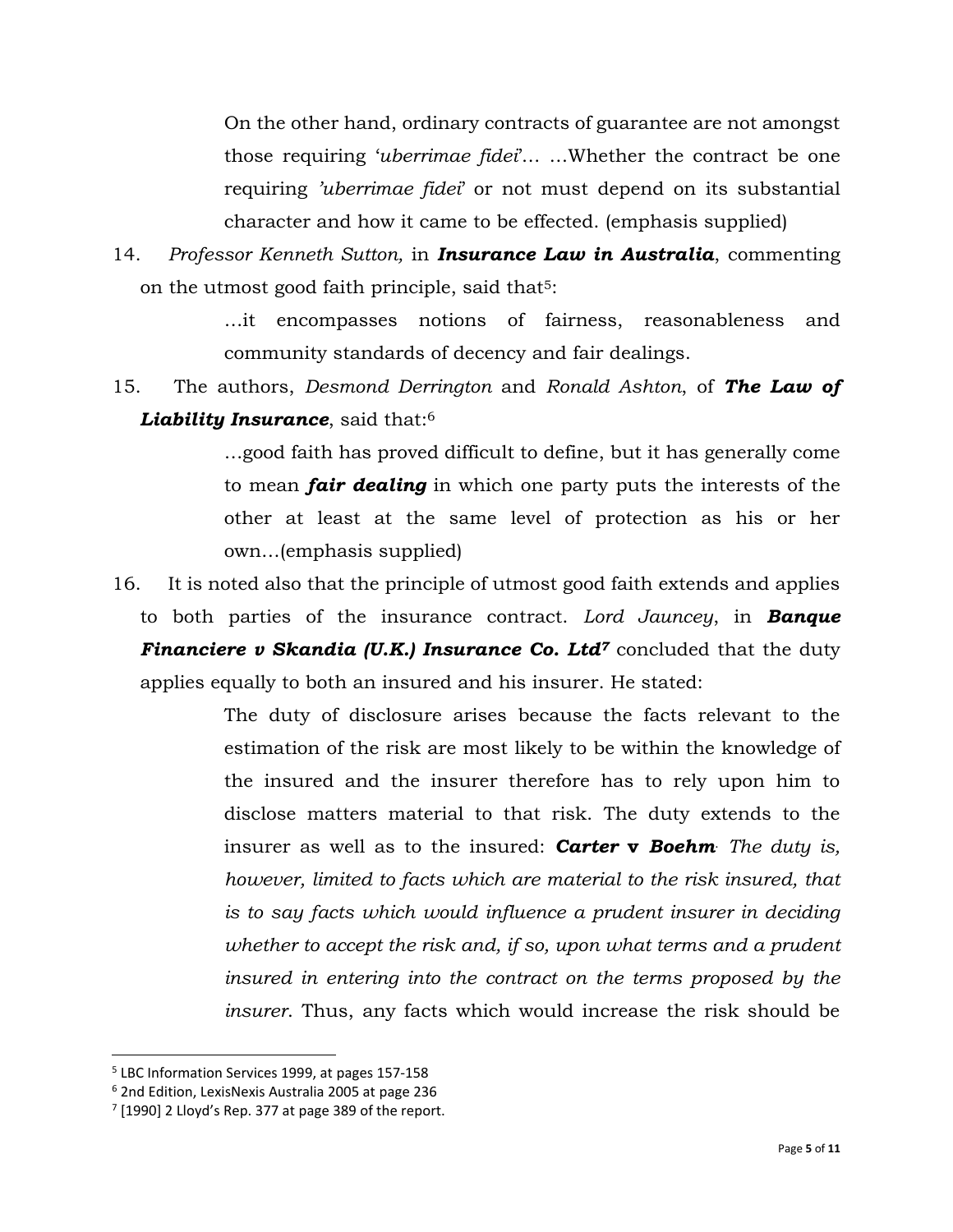disclosed by the insured and any facts known to the insurer but not to the insured, which would reduce the risk, should be disclosed by the insurer. There is, in general, no obligation to disclose supervening facts which come to the knowledge of either party after conclusion of the contract. … Although there have been no reported cases involving the failure of an insurer to disclose material facts to an insured the example given by Lord Mansfield in *Carter* **v** *Boehm* is of an insurer who insured a ship for a voyage knowing that she had already arrived. Another example would be the insurance against fire of a house which the insurer knew had been demolished. In these cases, the undisclosed information would have had a material and direct effect upon the risk against which the insured was seeking to protect himself. Indeed, the insured would have said that the risk no longer existed. (emphasis supplied)

- 17. The absence of utmost good faith, or an established breach of the principle therefore, would entitle an insurer to avoid the insurance policy, *ab initio*, at the stage where a claim is made.
- 18. In the 6th edition of **General Principles of Insurance Law**, *Ivamy* states at page 139 of the text that:

The assured is under a duty to disclose all material facts relating to the insurance which he proposes to effect. In addition, he must make no misrepresentation regarding such facts…. The assured must disclose all material facts which are within his actual or presumed knowledge. The absence of a proposal form does not modify the assured's duty of disclosure…. The special facts distinguishing the proposed insurance are, as a general rule, unknown to the insurers who are not in a position to ascertain them. They lie, for the most part, solely within the knowledge of the proposed assured.

19. *Ivamy,* cites **London General Omnibus Ltd v. Holloway [1912] 2 KB 72**, where *Kennedy, LJ* observed: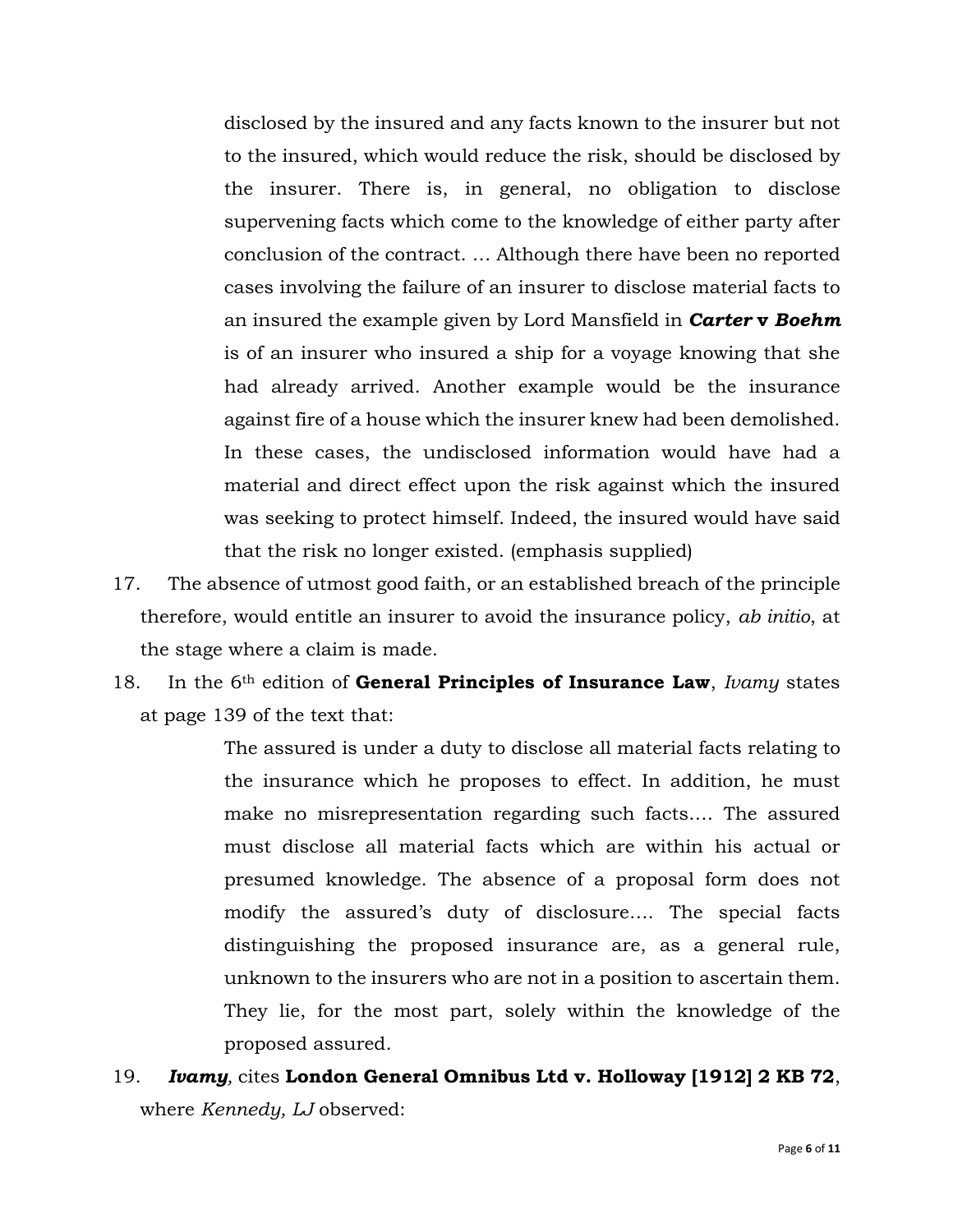No class of case occurs to my mind in which our law regards mere non-disclosure as invalidating the contract, except in the case of insurance. That is an exception which the law has wisely made in deference to the plain exigencies of this particular and most important class of transactions. The person seeking to insure may fairly be presumed to know all the circumstances which *materially* affect the risk, and generally, is the only person who has the knowledge; the underwriter… cannot as a rule know and but rarely has either the time or the opportunity to learn by inquiry, circumstances which are… most *material* to the formation of his judgment as to his acceptance or rejection of the risk, and as to the premium which he ought to require.

20. In *Joel v. Law Union Insurance Co* **[1908] 2 KB 863**, *Fletcher Moulton LJ* stated at page 885 of the report:

> Insurers are thus in the highly favourable position that they are entitled not only to *bona fides* on the part of the applicant, but also to full disclosure of all knowledge possessed by the applicant that is *material* to the risk.

21. This duty of disclosure is not confined only to facts actually known to the assured, but as *Ivamy* puts it pages 140-141 of the text:

> …it also extends to all *material facts* which he ought in the ordinary course of business to have known, and he cannot escape the consequences of not disclosing them on the ground that he did not know them…. Where the fact could have been discovered by the assured if he had made reasonable inquiries, he is guilty of a breach of duty towards the insurers. This is clearly the case where, although the fact in question was never within his actual knowledge, his ignorance was due to his intentional failure to make such inquiries as he might reasonably have been expected to make in the circumstances; and the policy is therefore voidable at the instance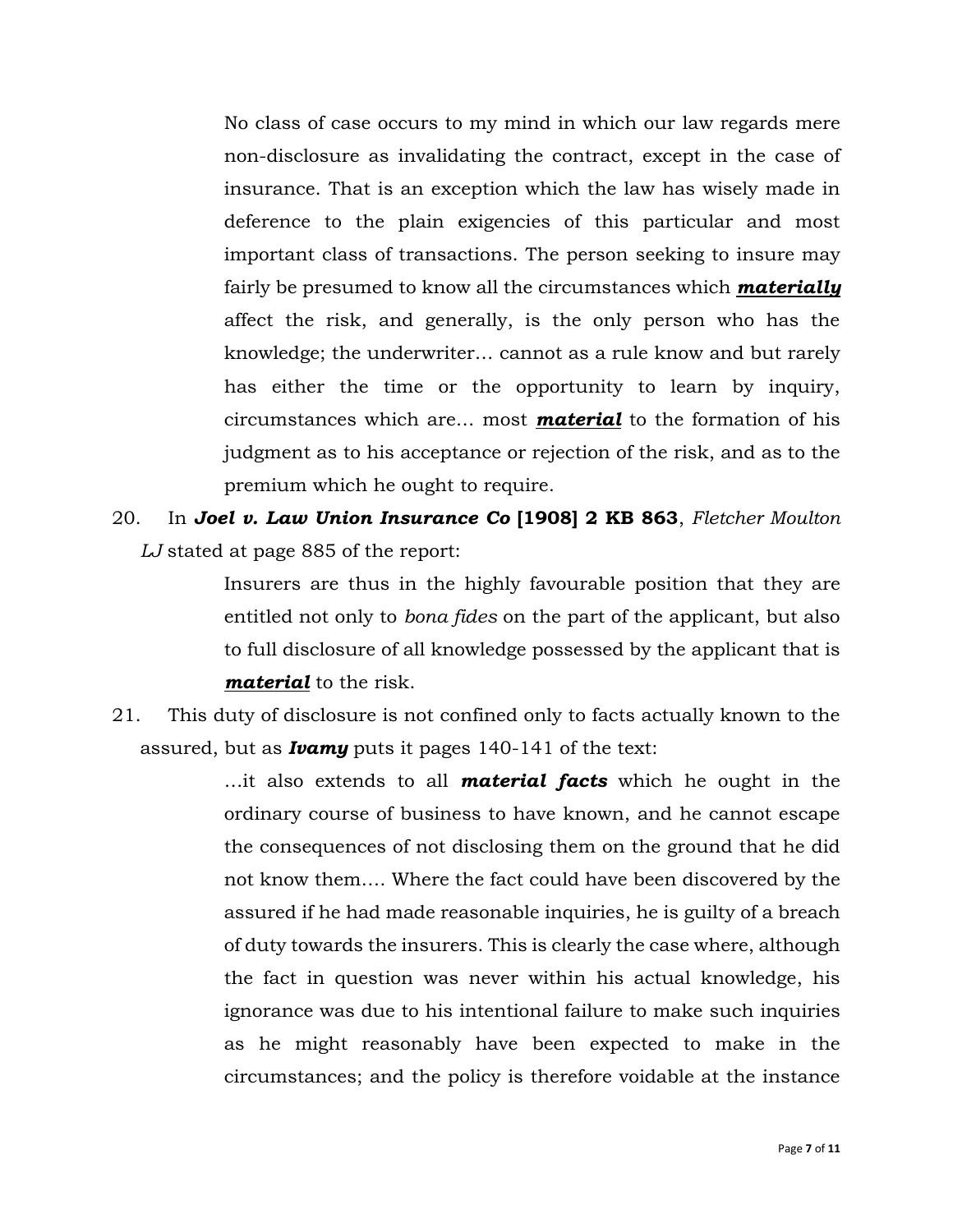of the insurers since his failure to make them is evidence of fraud and lack of *uberrima fides.* [emphasis supplied]

22. One specific area which has been held to be *material* is the value of the subject matter of the insurance. **Ivamy** points out at page 150 of the text that:

> All facts are *material* which suggest that the proposed assured, in effecting the insurance, is actuated by some special motive, and not merely by ordinary prudence. Thus, in an insurance on property, it is *material* that the subject-matter is so greatly overvalued as to make the risk speculative. [emphasis supplied]

23. In **Gervais v. Liverpool Insurance [1920] QR 57 SC 407** as relied on by **Ivamy** at page 437 of the text, a carriage bought for \$7 was insured for \$300 being valued by the assured at \$600. The underlying insurance coverage was held to be vitiated by the necessary inference of fraud.

*Analysis*:

- 24. The defendant seeks to avoid the insurance contract because they have concluded that the claimant was guilty of material non-disclosure and misrepresentation when she negotiated the contract of insurance.
- 25. With regard to the latter, the defendant asserts that the claimant lied in her application for insurance about the condition, value and of her payments for the vehicle.
- 26. Regarding non-disclosure, they assert that she did not disclose her close familial relationship with the vendor, the circumstances surrounding the transfer to her, that Zoom Auto Sales declared it at a value of \$1000USD whilst GRA valued it at \$607,000.00 GYD and that it was in Zoom's parking lot for 2 years.
- 27. The claimant denies the assertions and simply declares that she saw a fancy car and bought it on an instalment basis from Zoom Auto Sales which was owned by her brother in law.
- 28. The claimant testified that she saw the car in October 2015 and liked it. She then negotiated with her brother in law for its purchase and made a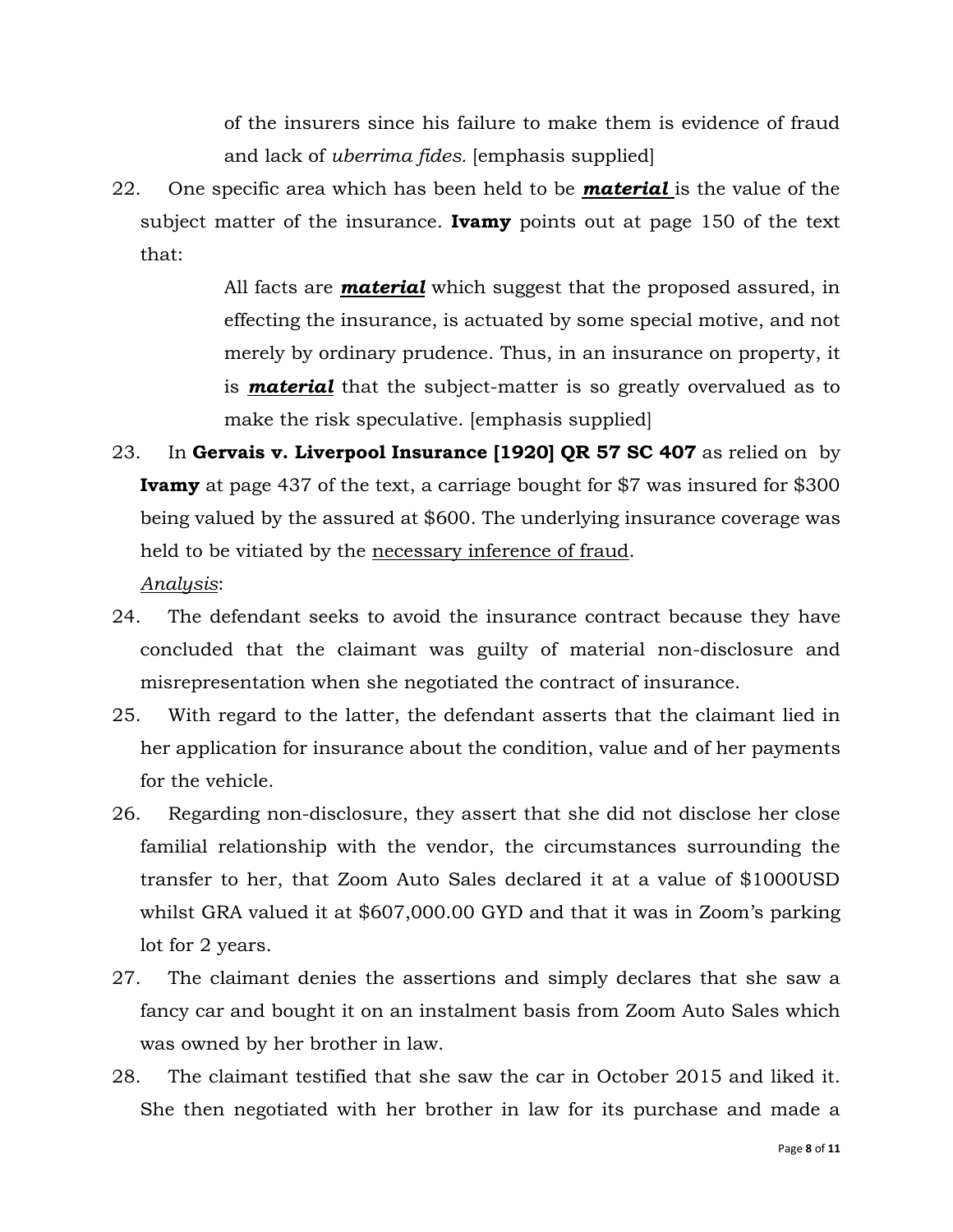downpayment of \$3M. She said it was then agreed that she would have 2 years to pay off for the car on an instalment basis. She told the Court she asked no questions about the car before deciding to buy it.

- 29. She said she never received any receipts evidencing that arrangement, but she kept records of the payments made by her and her husband. Further she said that she would have withdrawn cash from her bank accounts on a regular basis to make the payments and agreed those withdrawals would be noticeable in her bank statements. No such records were produced to the Court at the trial, even though it was the defendant's contention in their defence that the claimant was guilty of misrepresentation and non-disclosure in the terms highlighted above.
- 30. She further testified that the first record of their transaction was the receipt for \$7.5M dated the 3rd December 2017 which she agreed would not be correct to say that she paid that amount on that day for the vehicle.
- 31. She said she was surprised to learn that the vehicle was brought in after payment of taxes and duties at a value of \$1.7M, but testified that she did not consider it relevant. She said that she left the vehicle with her brother in law for the 2 year period until she completed payments before taking possession of it.
- 32. Both the claimant and her husband testified that they were aware that they could have purchased the car via a bill of sale and a low interest loan but opted to pay over a period of 2 years instead leaving the car parked in Zoom Auto Sales parking lot.
- 33. Being faced with the proposal form, she testified that she gave answers to the questions asked in the form. She said she told the defendant that the vehicle was in a good state of repair. She admitted that she had no discussion with her brother in law about it. She also admitted having no discussion with the vendor about whether the engine or body of the vehicle was modified or altered, before she told the defendant that it was not.
- 34. She also admitted that she declared the vehicle to be accident free without having a conversation with the vendor. With respect to the value of the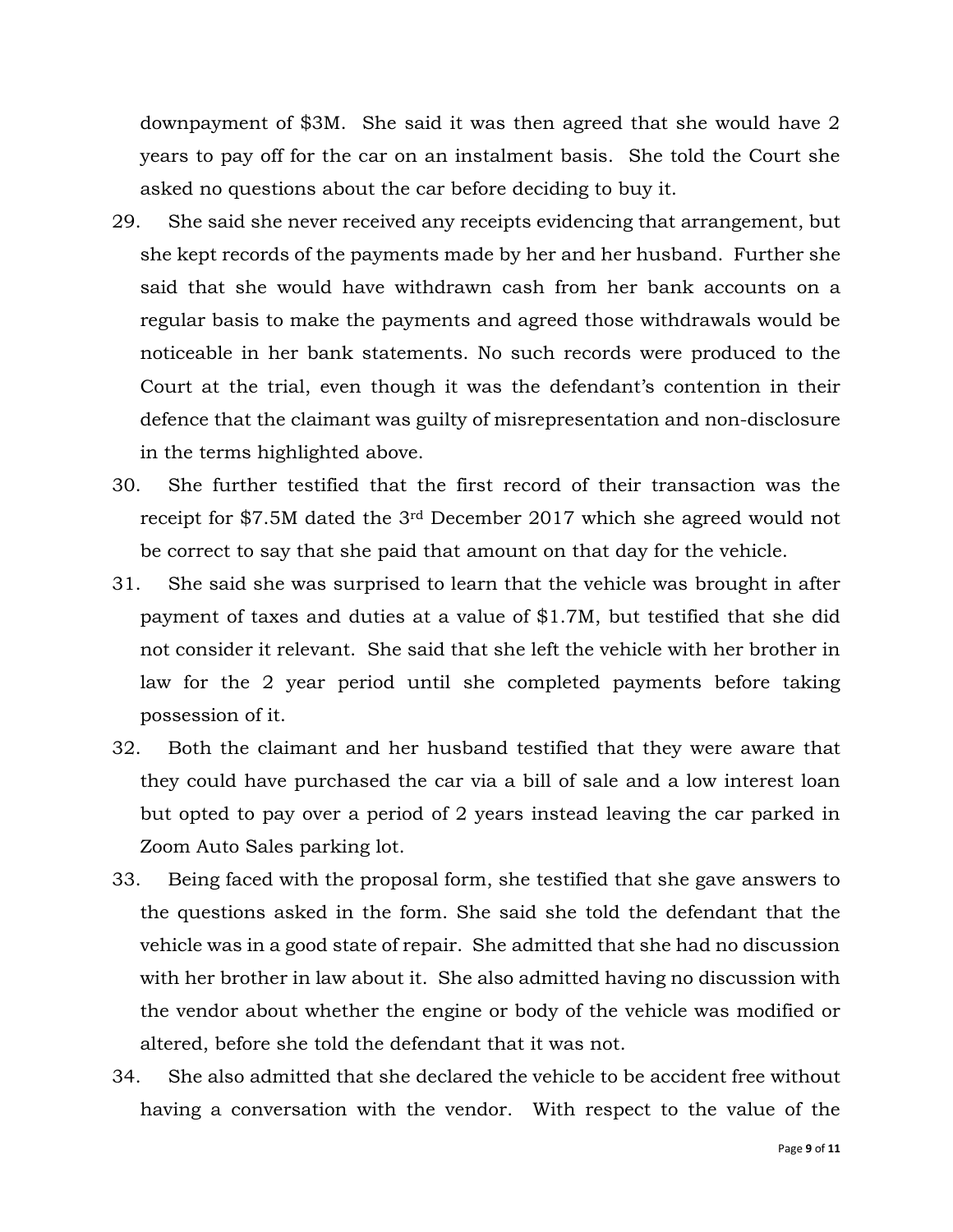vehicle, she admitted not having a valuation from the vendor and assumed the value of the vehicle from the price she paid for it.

- 35. These admissions alone are quite telling. The answers given by the claimant in the proposal form were declaratory. They were not incomplete. It goes without saying that an insurer will assess all risks and make business decisions based on the disclosures made at the proposal stage, whether to enter into an insurance contract. If an assessment is conducted from the information provided and it reflects a significant risk, the insurer will then decide whether to enter into an insurance policy with the proposer, or enter into such a policy charging the appropriate premium to cater for such risk.
- 36. Gavindra Jaisingh, the claimant's brother in law and vendor of the car testified that he declared the vehicle as used and damaged because it was involved in an accident. He testified that he took it straight to the body work shop to do repairs and he had to buy parts for it. He even admitted that he was the one who placed the Subaru logo on the front bumper – the car being a Toyota motorcar.
- 37. The claimant's case leaves much to be desired. It is unbelievable that a reasonable and prudent person would not make usual and relevant inquiries about a used motor car before purchasing it. More so since the value of the motor car being claimed amounts to \$7.5M. The claimant is not a casual observer or a person who is not unlearned. She admitted being qualified as a professional accountant, once holding high office as a Chief Internal Auditor, which she declared as her occupation in the proposal form. She must have appreciated the importance about being truthful in the proposal form and even if the answers were not within her knowledge at the time, she was under a duty to make such reasonable inquiries to apprise herself of the facts before she signed the proposal form.
- 38. She was an unimpressive witness who did not engender in the Court a belief that she was being truthful about her story of acquiring the car. Relying on a self-proclaimed ignorance of the state and value of the vehicle, whilst